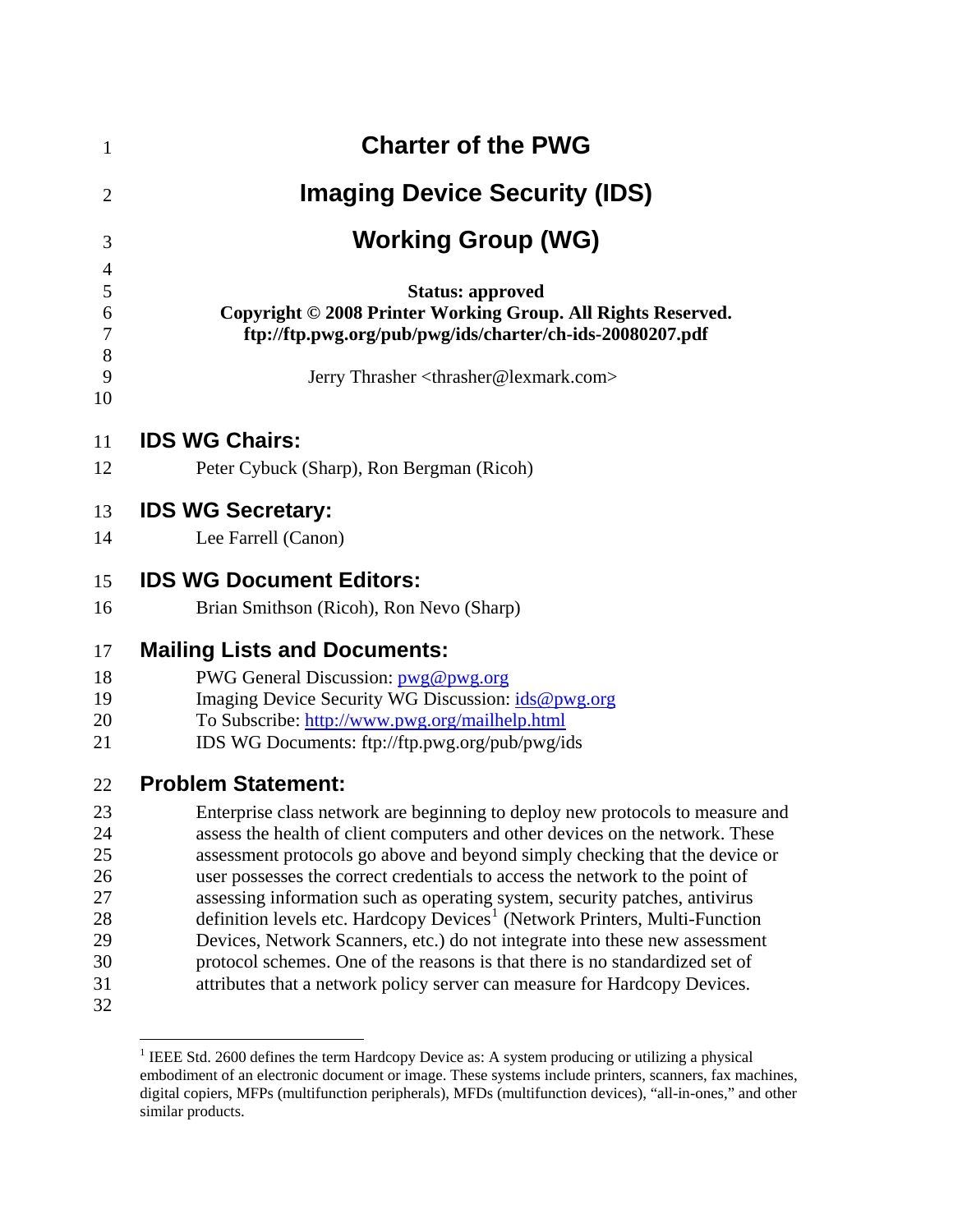The Imaging Device Security WG (IDS WG) within the PWG is chartered to focus on this specific security issue. The group will define a set of common assessment attributes for Hardcopy Devices and will liaison with the specific Network Assessment Protocol efforts to include Hardcopy Device support in those protocols where necessary, In the future, the IDS WG charter may be revised to allow the working group to deal with other types of Imaging Devices (Network Projectors, Displays, etc.) in the Network Assessment Protocols or other security related work items. 33 34 35 36 37 38 39 40

### 41 **Out-of-scope:**

- 42 • OOS-1. Do not define new encryption algorithms.
- 43 • OOS-2. Do not define any new transport protocols that implement encryption.
- 44 • OOS-3. Do not define hash functions or digital signature mechanisms.
- 45 • OOS-4. Do not define any new network assessment protocols.

#### 46 **Objectives:**

- 47 48 • OBJ-1. Define a minimal required set of attributes that can be used to assess a Hardcopy Device's "fitness" to attach to a network.
- 49 50 51 • OBJ-2. Define an extended set of attributes for Hardcopy Devices that may include device configuration attributes to be used for print administrator policy enforcement.
- 52 53 54 55 • OBJ-3. Define a set of example bindings to the leading network assessment protocols. These may include Cisco's Network Access Control (NAC), Microsoft's Network Access Protection (NAP), the IETF's Network Endpoint Assessment (NEA), and the Trusted Computing Group's Trusted Network
- 56 Connect (TNC); as well as other network assessment protocols.

#### 57 **Milestones:**

58

- 59 **Charter Stage:** 
	- CH-1. DONE Initial working draft of IDS WG charter Jan. 2008
	- CH-2. DONE Interim/Stable working draft of IDS WG charter Jan. 2008
		- CH-3. TBD PWG approval of IDS WG charter Feb. 2008

# **Definition Stage:**

- USE-1. Initial education on the specific network assessment protocols and development of use cases and requirements. – Q1 2008
- ATTRIB-1. Development of draft proposals for attributes to be included in the required minimal set to be measured. – Q2 2008
- ATTRIB-2. Development of draft proposals for attributes to be included in the extended set(s) of attributes. – Q2 2008
- ATTRIB-3. Finalization of the standardized set of attributes for Hardcopy Devices – Q3 2008
- 73 74 • BIND-1. Development of the draft bindings of the Hardcopy Device attributes to the network assessment protocols. – Q3 2008